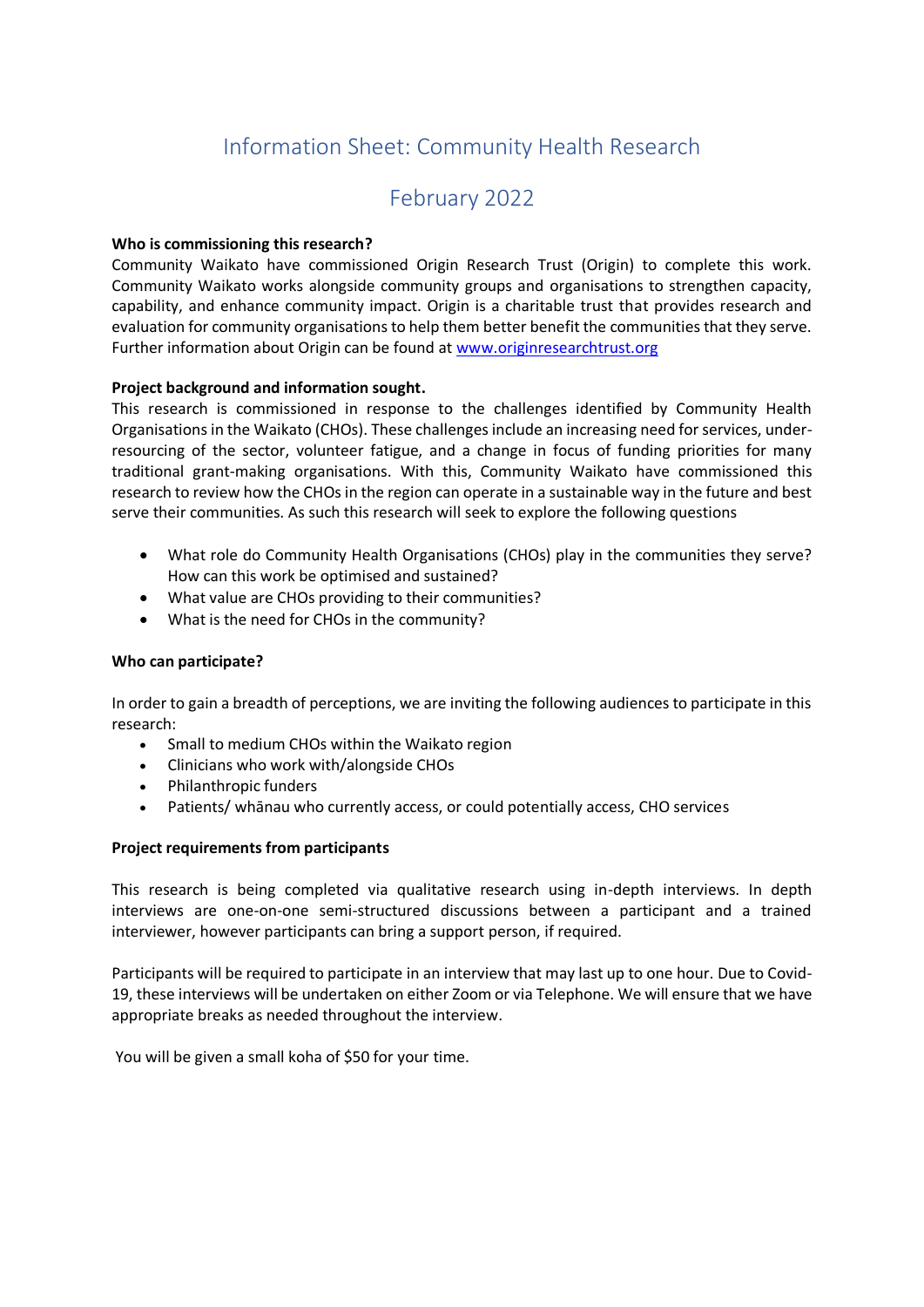### **Participants rights**

You are under no obligation to accept this invitation to be involved in this research. If you decide to participate, you have the right to: withdraw from the study at any point; ask any questions about the research at any time during participation; decline to answer any particular question (or reflect on any particular issue); provide information on the understanding that your name will not be used unless you give permission to the research team. When the project is concluded, you will receive a summary of the results and a review of intended actions with the research findings.

 If you have been referred by an organisation to participate in this research, please note that your involvement in this research is in no way linked to and will not affect any involvement that you or others may have with any of the support organisations. Your responses will be kept confidential and will not be passed on to the support organisation.

#### **Information use and publication**

The findings from this work will be delivered in a full written document. Findings from this work will be based on aggregated data and will not be linked to individuals; however the report may include quotations from participants to exemplify the findings, this will be anonymized and any identifying features will be omitted.

#### **Communication of findings to participants**

As this work will be made publicly available, participants will be made aware once the findings have been published and will be sent a link to access the full report. Participants will be informed by their preferred contact method (phone, email, or text). The report will be available online, however a hard copy of the report can be made available upon request.

#### **Privacy and confidentiality of data**

All information participants provide is anonymous with no identifying features used in the publication of the research results.  Any responses that are provided are for research purposes only, individual responses will also not be disclosed to the referring CHO, nor will participation in the project. We combine the information provided to produce aggregated research results, and these results do not identify any individual.

This work will not identify specific health conditions. Participants in the research will only be identified as a patient or participant in general, with no further details of their health conditions or the support group they access.

A participant's personal information will be held by us (Origin) in accordance with the Privacy Act 1993. We will use your personal information for the purposes for which it is collected, i.e., the research project. We will not use or disclose a participant's personal information for any other purpose without their prior consent (except where such use or disclosure is required or permitted by law).  We do not use personal information provided in for marketing purposes or other commercial purposes.

#### **Security and storage of data**

We will take all reasonable steps to keep information collected secure. All data will be recorded electronically and securely stored for a period of 2 years. Participants can request access to, and correction of, any personal information that is held about them at any time throughout this period.